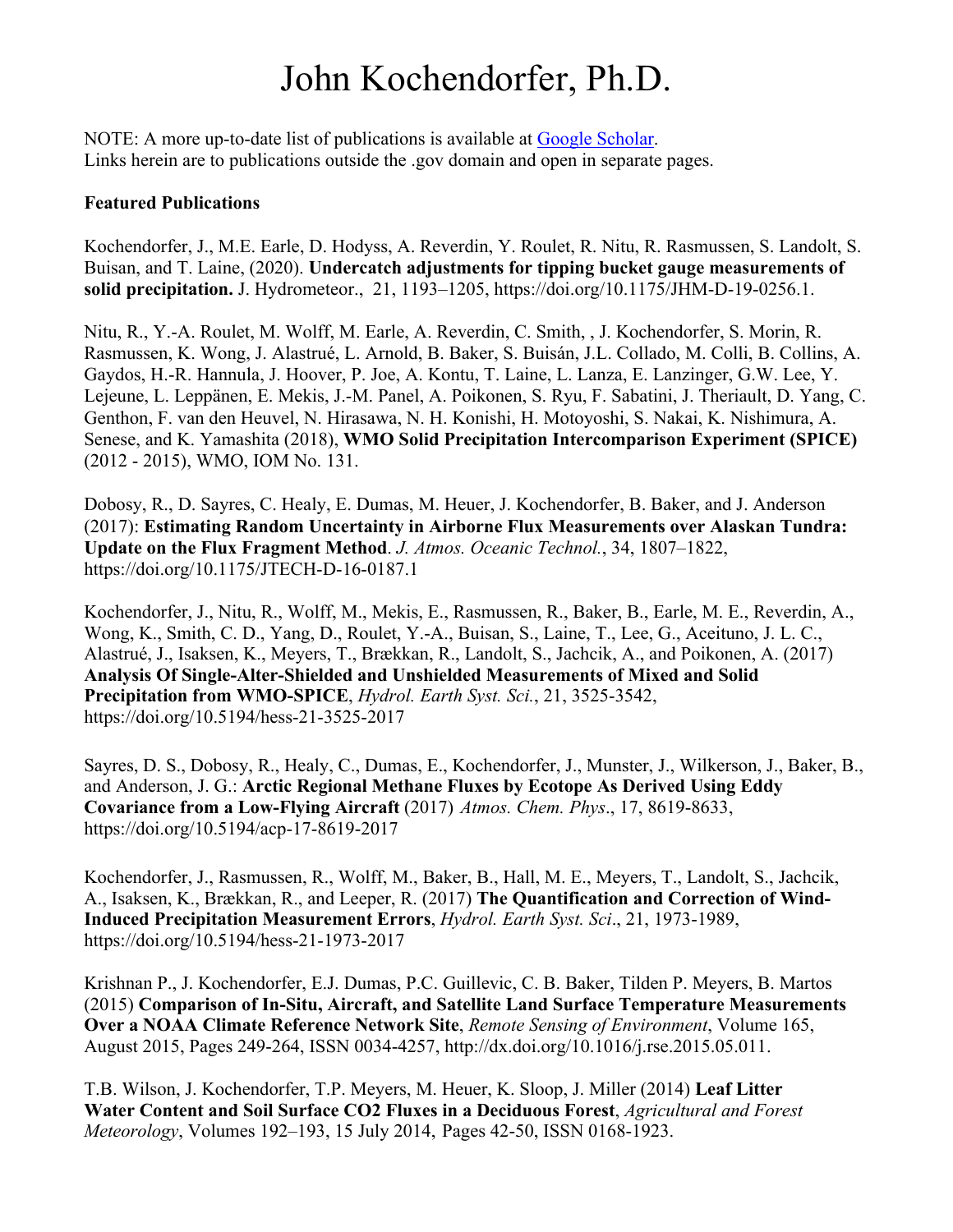Ikawa H., I. Faloona, J. Kochendorfer, K.T. Paw U, and W.C. Oechel (2013) **Air-Sea Exchange of Co2 at a Northern California Coastal Site Along the California Current Upwelling System**. *Biogeosciences*, 10, 4419-4432, 2013. doi:10.5194/bg-10-4419-2013.

Kochendorfer, J., T.P. Meyers, J. Frank, W. Massman, and M. Heuer (2012) **How Well Can We Measure the Vertical Wind Speed? Implications for Fluxes of Energy and Mass**. *Boundary-Layer Meteorol*. doi:10.1007/s10546-012-9738-1.

## **Publications**

Smith, C. D., Ross, A., Earle, M. E., Wolff, M., Buisán, S., Roulet, Y.-A., and Laine, T.: **Evaluation of the WMO Solid Precipitation Intercomparison Experiment (SPICE) transfer functions for adjusting the wind bias in solid precipitation measurements** (2020). *Hydrol. Earth Syst. Sci.,* 24, 4025–4043, https://doi.org/10.5194/hess-24-4025-2020.

Buisán, S. T., Smith, C. D., Ross, A., , Collado, J. L., Alastrué, J., Wolff, M., Roulet, Y.-A., Earle, M. E., Laine, T., Rasmussen, R., and Nitu, R. (2020). **The potential for uncertainty in Numerical Weather Prediction model verification when using solid precipitation observations**, *Atmospheric Science Letters,* n/a, e976, https://doi.org/10.1002/asl.976

Wilson, T. B., Diamond, H. J., Kochendorfer, J., Meyers, T. P., Hall, M., Casey, N. W., Baker, C. B., Leeper, R., and Palecki, M. A. (2020). **Evaluating time domain reflectometry and coaxial impedance sensors for soil observations by the U.S. Climate Reference Network**, *Vadose Zone Journal*, 19, e20013, 10.1002/vzj2.20013, 2020.

Leeper, R. D., J. Kochendorfer, T. Henderson, and M. A. Palecki (2019). **Impacts of Urban Built Structures on Air Temperature Observations**, *J. Appl. Meteor. Climatol*., 58, 1369– 1380, https://doi.org/10.1175/JAMC-D-19-0002.1

Pierre, A., S. Justras, C, Smith, J. Kochendorfer, V. Fortin, and F. Anctil (2019). **Evaluation of catch efficiency transfer functions for unshielded and single-Alter-shielded solid precipitation measurements**, *J. of Atmos. and Oceanic Technol*., 36, 865–881, https://doi.org/10.1175/JTECH-D-18- 0112.1

Buisán, S. T., M. E. Earle, J. L. Collado, J. Kochendorfer, J. Alastrué, M. Wolff, C. D. Smith, and J. I. López-Moreno (2017). **Assessment of Snowfall Accumulation Underestimation by Tipping Bucket Gauges in The Spanish Operational Network**, *Atmospheric Measurement Techniques*, 10, 1079- 1091, doi:10.5194/amt-10-1079-2017

Kochendorfer, J., Nitu, R., Wolff, M., Mekis, E., Rasmussen, R., Baker, B., Earle, M. E., Reverdin, A., Wong, K., Smith, C. D., Yang, D., Roulet, Y.-A., Meyers, T., Buisan, S., Isaksen, K., Brækkan, R., Landolt, S., and Jachcik, A. (2018) **Testing and development of transfer functions for weighing precipitation gauges in WMO-SPICE**, *Hydrol. Earth Syst. Sci.*, 22, 1437-1452, https://doi.org/10.5194/hess-22-1437-2018

Buisán, S. T., Earle, M. E., Collado, J. L., Kochendorfer, J., Alastrué, J., Wolff, M., Smith, C. D., and López-Moreno, J. I. (2017) **Assessment Of Snowfall Accumulation Underestimation by Tipping Bucket Gauges in the Spanish Operational Network**, *Atmos. Meas. Tech***.**, 10, 1079-1091, doi:10.5194/amt-10-1079-2017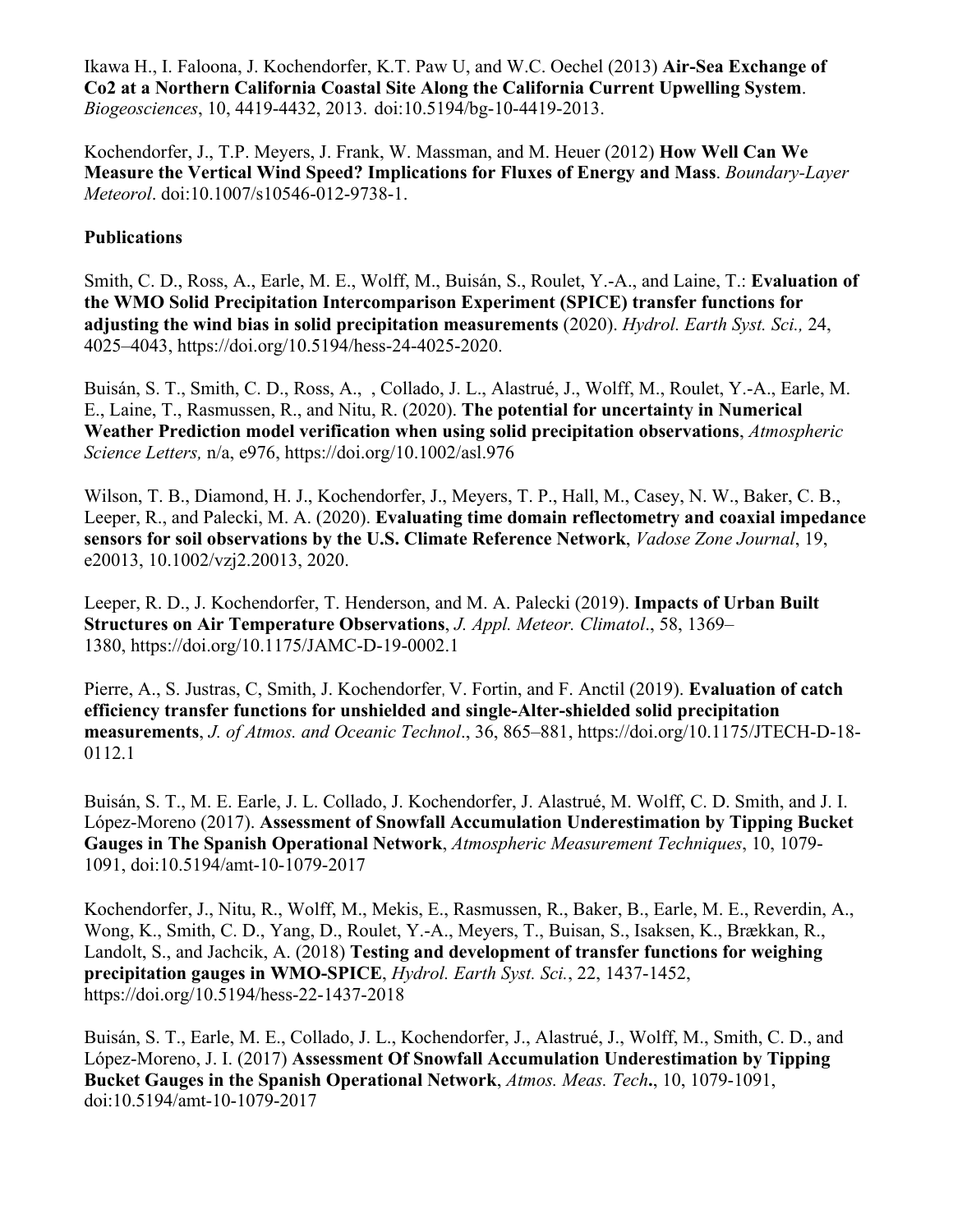Timothy Wilson, C. Baker, Tilden Meyers, John Kochendorfer, Mark Hall, Jesse Bell, Howard Diamond, Michael Palecki (2016): **Site-Specific Soil Properties of the U.S. Climate Reference Network Soil Moisture**, *Vadose Zone Journal*, Vol. 15, Iss. 11, November 2016, doi: 10.2136/vzj2016.05.0047.

Scott L. Graham, John Kochendorfer, Andrew M.S. McMillan, Maurice J. Duncan, M.S. Srinivasan, Gladys Hertzog (2016): **Effects of Agricultural Management on Measurements, Prediction, and Partitioning of Evapotranspiration in Irrigated Grasslands**, *Agricultural Water Management*, Volume 177, November 2016, Pages 340-347, ISSN 0378-3774, doi: 10.1016/j.agwat.2016.08.015.

Buisan, S, J.I. Lopez-Moreno, and J. Kochendorfer (2016): **Impact of Weather Type Variability on Winter Precipitation, Temperature and Annual Snowpack in The Spanish Pyrenees**. *Climate Research*, 69, 79-92, 10.3354/cr01391, 2016.

Colli M., R. Rasmussen, J. M. Thériault, L. G. Lanza, C. B Baker, and J. Kochendorfer (2015): **An Improved Trajectory Model to Evaluate the Collection Performance of Snow Gauges**. *J. Appl. Meteor. Climatol*., 54, 1826–1836.

Leeper, R. D. and J. Kochendorfer (2015) **Evaporation from Weighing Precipitation Gauges: Impacts on Automated Gauge Measurements and Quality Assurance Methods,** *Atmos. Meas. Tech*., 8, 2291-2300, doi:10.5194/amt-8-2291-2015.

J.E. Bell, M.A. Palecki, B. Baker, W.G. Collins, J.H. Lawrimore, R.D. Leeper, M.E. Hall, John Kochendorfer, T.P. Meyers, T.Wilson, H.J. Diamond (2013).. **U.S. Climate Reference Network Soil Moisture and Temperature Observations**, *Journal of Hydrometeorology*. 14, 977–988. doi: 10.1175/JHM-D-12-0146.1.

Bell, Jesse E, Palecki, Michael A, Baker, C Bruce, Collins, William G, Lawrimore, Jay H, Leeper, Ronald D, Hall, Mark E, Kochendorfer, John, Meyers, Tilden P, Wilson, Tim (2013), **US Climate Reference Network Soil Moisture and Temperature Observations. ,** *Journal of Hydrometeorology,*  14, 3, 977-988.

Kochendorfer, J., T.P. Meyers, J. Frank, W. Massman, and M. Heuer (2013) **Reply to The Comment By Mauder On "How Well Can We Measure The Vertical Wind Speed? Implications for Fluxes of Energy and Mass**". *Boundary-Layer Meteorol*. doi: 10.1007/s10546-012-9792-8.

Wilson, T. B., T. P Meyers, J. Kochendorfer, M.C. Anderson, and M. Heuer (2012), **The Effect of Soil Surface Litter Residue on Energy and Carbon Fluxes in a Deciduous Forest**. *Agric. and Forest Meteorol*. 161:(134-147).

Rasmussen, R., C.B. Baker, J. Kochendorfer., T.P. Meyers, S. Landolt, A. P. Fischer, J. Black, J.M. Thériault, P. Kucera, D. Gochis, C. Smith, R. Nitu, M. Hall, K. Ikeda, and E. Gutmann (2012), **How Well Are We Measuring Snow? The NOAA/FAA/NCAR Winter Precipitation Test Bed**. *Bull. Amer. Meteorol*. Soc. 93(6):811-829.